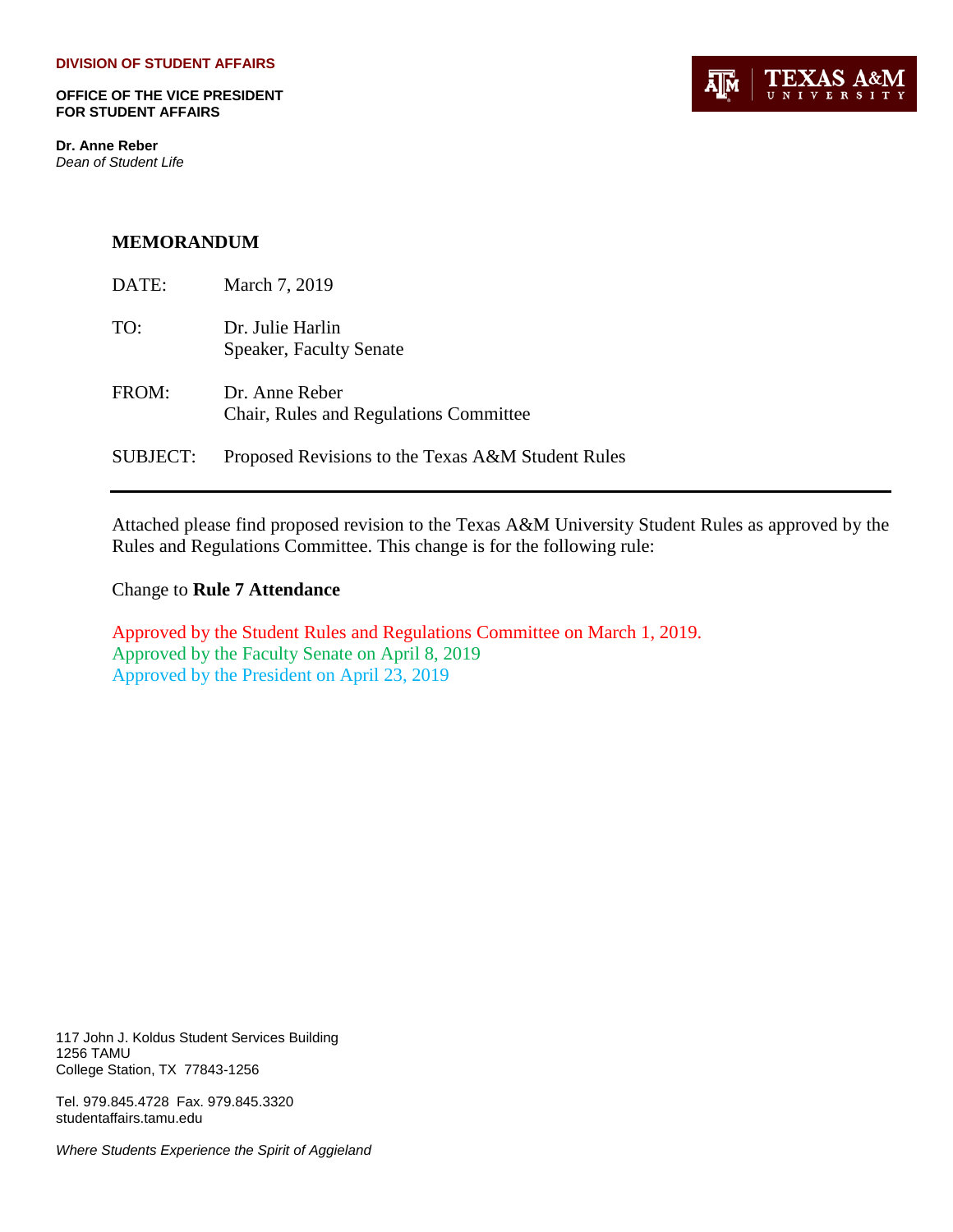

### **PROPOSAL**

See attached memo and documents from Dr. Anne Reber.

#### **JUSTIFICATION**

This comprehensive revision of Student Rule 7 Attendance is proposed by a joint task force comprised of representatives from the Faculty Senate; student leadership; Student Affairs; and department-, college-, and university-level administration. The revisions are intended to increase clarity, specifically delineate excused absences defined by the state or federal regulation, and expand university-defined excused absences to include some interviews for permanent employment and internships and presentation at professional conferences.

#### **PROPOSED BY:**

| Name:                 | Ann Kenimer                  |
|-----------------------|------------------------------|
| Phone:                | 979-845-4016                 |
| E-Mail Address:       | a-kenimer@tamu.edu           |
| Department:           | <b>Undergraduate Studies</b> |
| Department Mail Stop: | 1248                         |
| Date:                 | <b>January 16, 2019</b>      |

117 John J. Koldus Student Services Building 1256 TAMU College Station, TX 77843-1256

Tel. 979.845.4728 Fax. 979.845.3320 studentaffairs.tamu.edu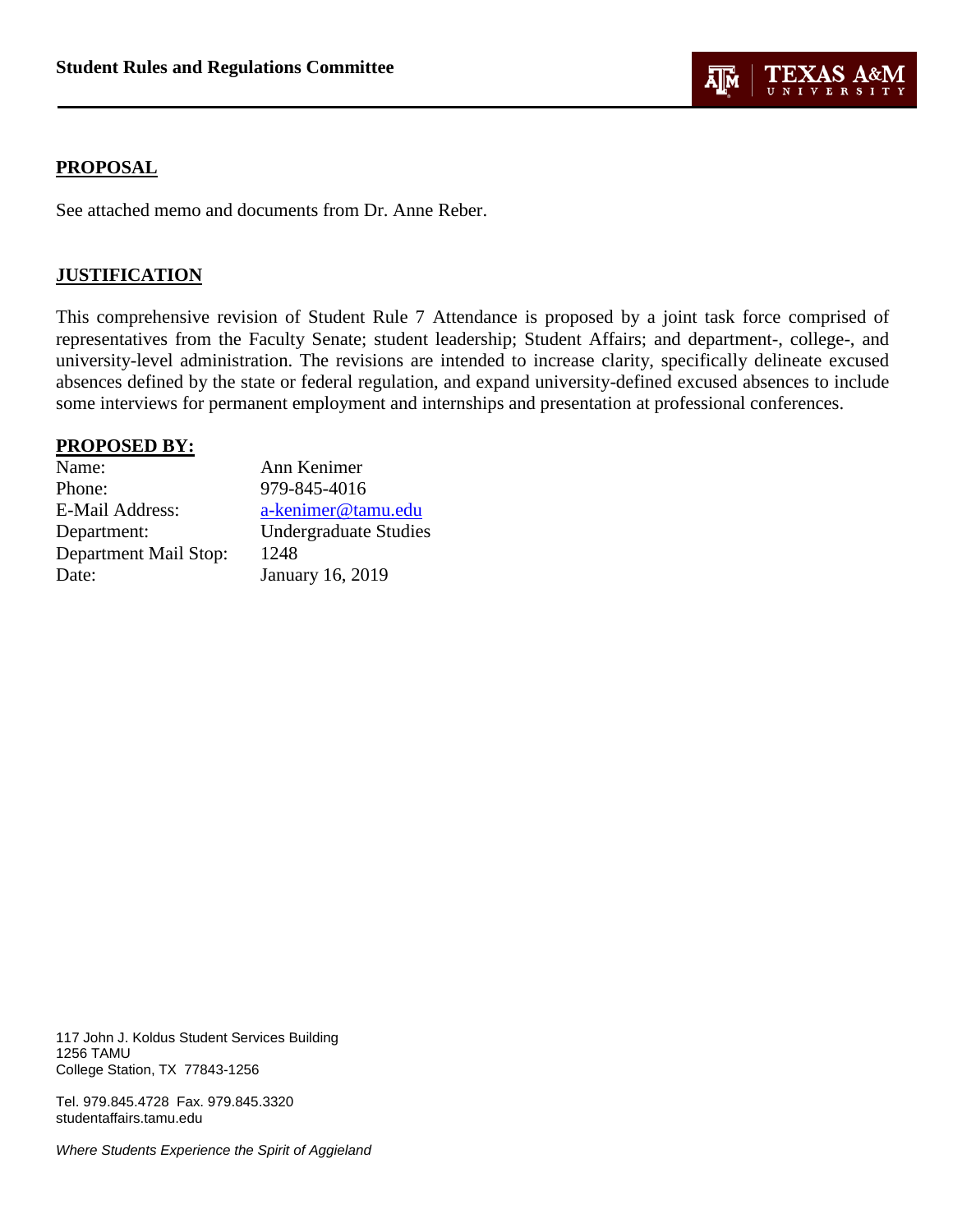

*Revised Rule 7 with all edits incorporated.*

# 7. Attendance

(Revised: 2019)

# **Introduction**

Class attendance and participation is an individual student responsibility. Students taking traditional face-to-face courses are expected to attend class and to complete all assignments by stated due dates. Students enrolled in distance education courses are expected to regularly engage with instructional materials and complete all assignments by stated due dates. Instructors are expected to provide notice of the dates on which major exams will be given and assignments will be due on the course syllabus, which must be made available by the first class period. Graduate and professional students are also expected to attend all examinations required by departments or advisory committees as formally scheduled such as, but not limited to, qualifying exams, preliminary exams and final defenses.

The School of Law requires regular and punctual attendance of students in all courses. Juris Doctorate (JD) students are not required to seek an excused absence from an instructor or equivalent, but students will be administratively dropped from a class for excessive absences as defined in the **[School of Law Academic Standards](https://law.tamu.edu/docs/default-source/current-students/Student-Handbook.pdf?sfvrsn=2)**. JD students are expected to take examinations as scheduled. Requests to reschedule an examination must be submitted to the Associate Dean for Academic Affairs in accordance with the process set forth in the **[School](https://law.tamu.edu/docs/default-source/current-students/Student-Handbook.pdf?sfvrsn=2) of [Law Academic Standards.](https://law.tamu.edu/docs/default-source/current-students/Student-Handbook.pdf?sfvrsn=2)**

Violation of this attendance policy is subject to disciplinary action through the Aggie Honor System Office and the Student Code of Conduct (**[See Rule 24](http://student-rules.tamu.edu/rule24)**).

7.1 Notification of Absences

7.1.1 Unless otherwise stated in this rule, to be considered for an excused absence the student must notify the instructor in writing (e-mail is acceptable) prior to the day of absence. In cases where advanced notification is not possible, the student must provide notification by the end of the second business day after the last date of the absence. This notification must include an explanation of why notice could not be sent.

## 7.2 Absences

117 John J. Koldus Student Services Building 1256 TAMU College Station, TX 77843-1256

Tel. 979.845.4728 Fax. 979.845.3320 studentaffairs.tamu.edu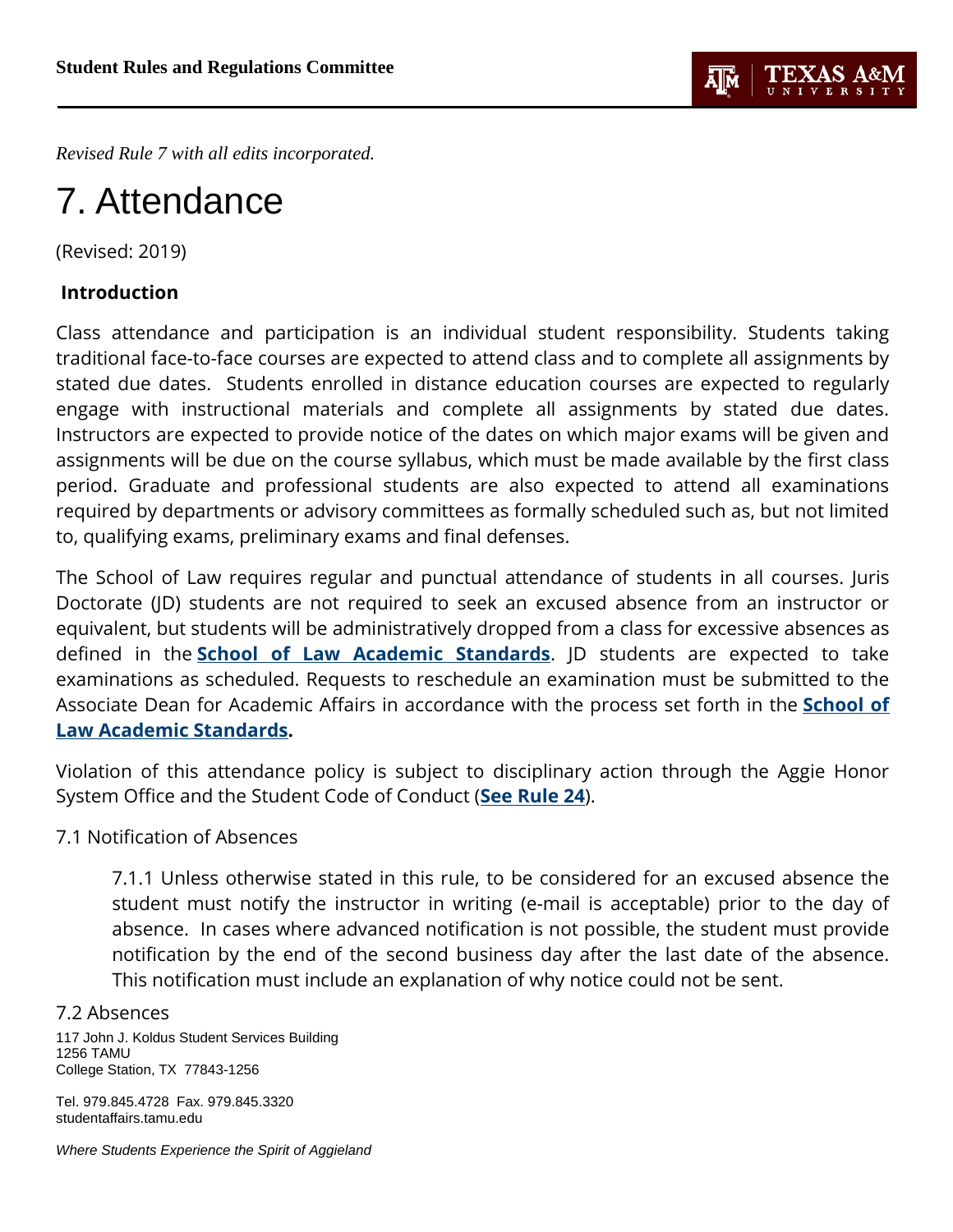

# 7.2.1 Excused Absences Defined by State and Federal Regulations

7.2.1.1 In accordance with Texas Education Code Section 51.911 Religious Holy Days, Texas A&M University shall excuse a student from attending classes or other required activities, including examinations, for the observance of a religious holy day, including travel for that purpose. A student whose absence is excused under this subsection may not be penalized for that absence and shall be allowed to take an examination or complete an assignment from which the student is excused within a reasonable time after the absence. An instructor may appropriately respond if the student fails to satisfactorily complete the assignment or examination within a reasonable time after the absence. Questions about religious holy days should be directed to the Dean of Faculties.

7.2.1.2 In accordance with Texas Education Code Section 51.9111 Excused Absence for Active Military Service, Texas A&M University shall excuse a student from attending classes or engaging in other required activities, including examinations, in order for the student to participate in active military service to which the student is called, including travel associated with the service. A student whose absence is excused under this subsection may not be penalized for that absence and shall be allowed to complete an assignment or take an examination from which the student is excused within a reasonable time after the absence. An instructor may appropriately respond if the student fails to satisfactorily complete the assignment or examination within a reasonable time after the absence.

7.2.1.3 In accordance with Title IX of the Education Amendments of 1972, Texas A&M University shall treat pregnancy (childbirth, false pregnancy, termination of pregnancy and recovery there from) and related conditions as a justification for an excused absence for so long a period of time as is deemed medically necessary by the student's medical provider. Requests for excused absence related to pregnancy should be directed to the instructor. Questions about Title IX should be directed to the University Title IX Coordinator.

7.2.1.4 In accordance with the Americans with Disabilities Act, Texas A&M University shall provide equal access for students with disabilities. Some students with disabilities may qualify for an attendance policy modification and should provide the instructor with proper notification from Disability Services concerning

117 John J. Koldus Student Services Building 1256 TAMU College Station, TX 77843-1256

Tel. 979.845.4728 Fax. 979.845.3320 studentaffairs.tamu.edu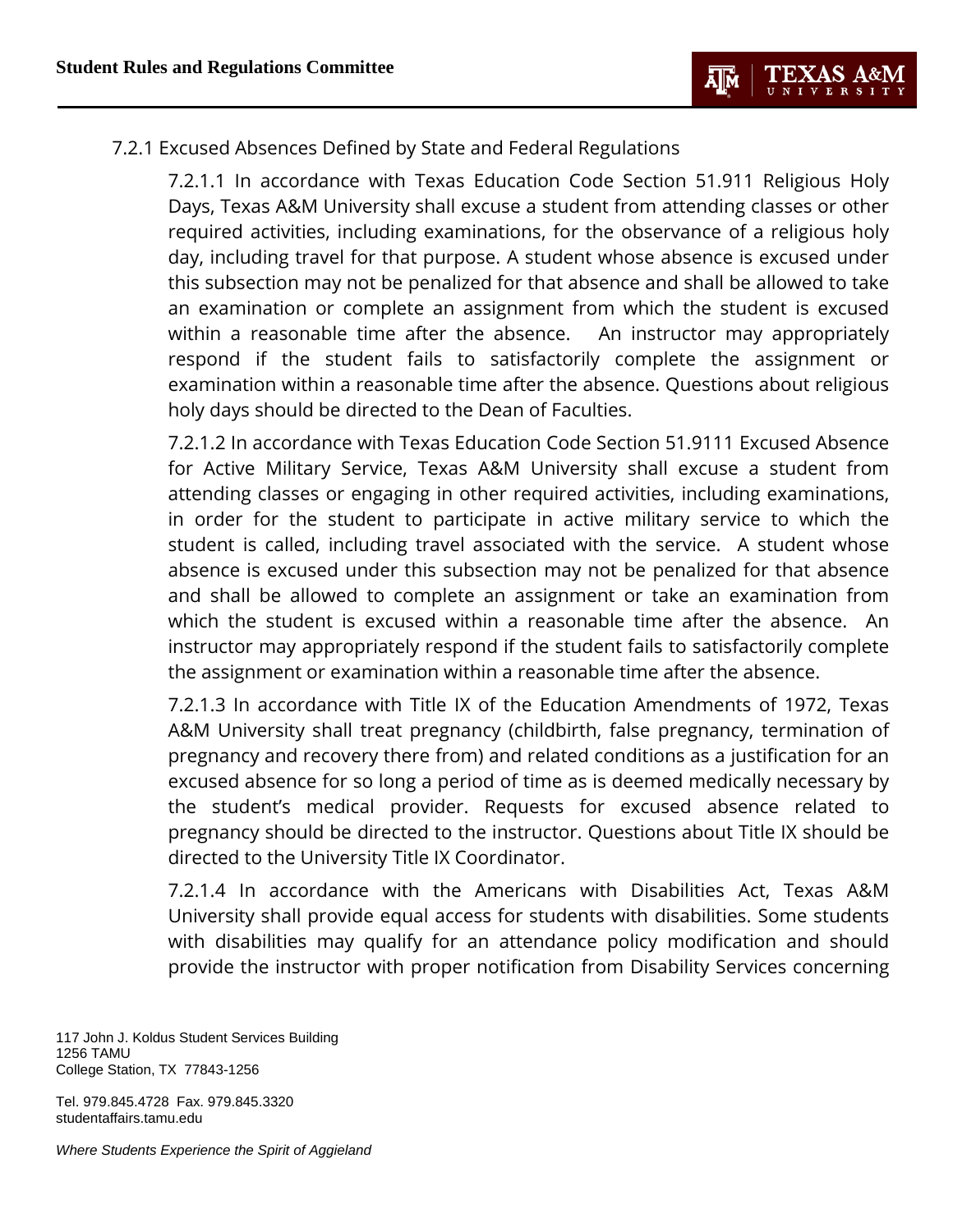this accommodation prior to a disability-related absence. Questions about disability related absence should be directed to Disability Services.

7.2.2 Excused Absences Defined by Texas A&M University (Muster<sup>1</sup>)

7.2.2.1 Personal injury or Illness that is too severe or contagious for the student to attend class.

7.2.2.1.1 An absence for a non-acute medical service does not constitute an excused absence.

7.2.2.2 Death or major illness in a student's immediate family. Immediate family may include: parents, siblings, grandparents, spouse, child, spouse's child, spouse's parents, spouse's grandparents, step-parents, step- siblings, stepgrandparents, grandchild, step-grandchild, legal guardian, and others as deemed appropriate by faculty member or student's academic dean or designee.

7.2.2.3 Illness of a dependent family member.

7.2.2.3.1 An absence for a non-acute medical service does not constitute an excused absence.

7.2.2.4 Participation in legal or governmental proceedings that require a student's presence and that cannot be rescheduled.

7.2.2.5 Graduate or professional school interviews which are mandatory, and fixed date by university/school policy, which cannot be rescheduled.

7.2.2.6 Mandatory interviews for permanent, full-time employment or full-time internships (including those that are part of a cooperative education program) that have a duration of at least 10 weeks, provided that such interviews are related to the student's academic program and provided that the interviews are fixed date by employer policy and cannot be rescheduled. A student may not request excused absences for employment or internship interviews for more than one scheduled class meeting in one academic term.

7.2.2.7 Presentation of research or scholarship at a professional conference related to the student's academic program, provided that the student is a presenter.

117 John J. Koldus Student Services Building 1256 TAMU College Station, TX 77843-1256

Tel. 979.845.4728 Fax. 979.845.3320 studentaffairs.tamu.edu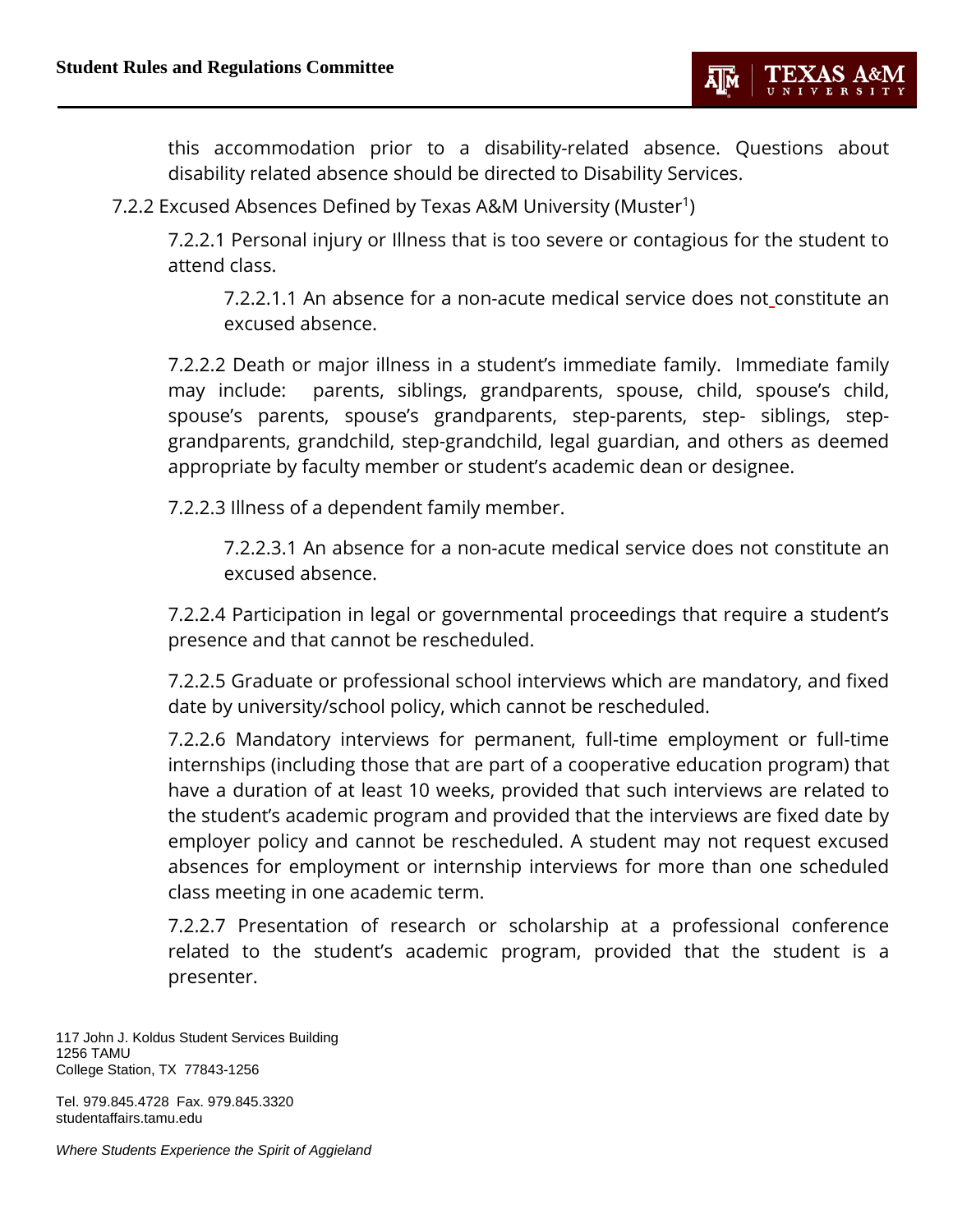7.2.2.8 Participation in an activity appearing on the university authorized activity list. (see List of Authorized and Sponsored Activities)

7.2.2.9 Mandatory participation as a student athlete in NCAA-sanctioned competition.

7.2.2.10 For compelling reasons not included in Section 7.2, the dean or dean's designee of the student's college with the support of the dean or dean's designee of the college offering the course may provide a statement (email is acceptable) that the deans or designees have verified the absence as excused.

## 7.3 Absence Documentation and Verification

7.3.1 Absence Verification

7.3.1.1 The student is responsible for providing documentation substantiating the reason for the absence, including reasons stated in Section 7.2. This documentation must be provided within three business days of the last date of the absence, unless otherwise stated in this rule.

7.3.1.2 An instructor may confirm a student's absence documentation and excuse a student from attending class for the reasons stated in Section 7.2 or other reasons deemed appropriate by the student's instructor.

7.3.1.3 An instructor may choose to defer confirmation of a student's absence documentation, including cases when documentation is not available. Upon deferral, the dean or dean's designee of the student's college with the support of the dean or dean's designee of the college offering the course may provide a statement (email is acceptable) that the deans or designees have verified the absence as excused.

7.3.1.4 The university authorized activity list, on-line interfaith calendars, athletic competition schedules, and other published resources may be used to confirm student absences.

7.3.1.5 Students who furnish false information may be found in violation of Student Rule 24.4.1. and the Aggie Honor Code.

7.3.2 Absence documentation may include, but is not limited to, the following:

7.3.2.1 A medical confirmation note from the student's medical provider. The medical provider can provide a medical confirmation note only if

117 John J. Koldus Student Services Building 1256 TAMU College Station, TX 77843-1256

Tel. 979.845.4728 Fax. 979.845.3320 studentaffairs.tamu.edu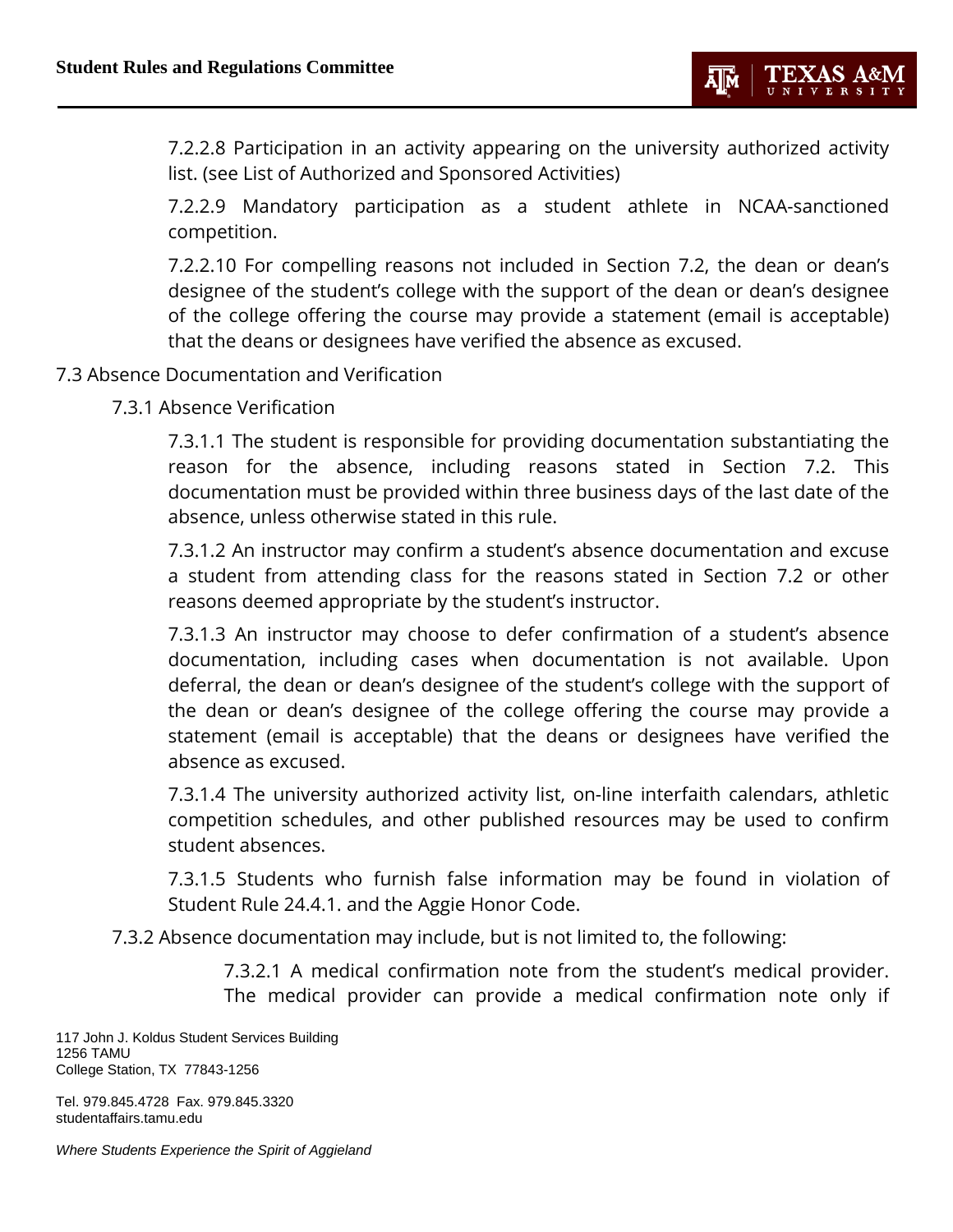medical professionals are involved in the medical care of the student. The medical confirmation note must contain the date and time of the medical assessment and the date at which the student may return to classes. Students cannot be required to provide detailed medical information.

7.3.2.2 A medical confirmation note from the medical provider involved in the care of the student's immediate family member or dependent. The medical provider can provide a medical confirmation note only if medical professionals are involved in the medical care of the immediate family member or dependent. Students cannot be required to provide detailed medical information.

7.3.2.3 Death notice, obituary, or death certificate for a student's immediate family member.

7.3.2.4 Documentation regarding the scheduling of legal or governmental proceedings that require a student's presence and that cannot be rescheduled.

7.3.2.5 Documentation regarding the scheduling of mandatory admission interviews for professional or graduate schools as described in 7.2.2.5. Documentation must be provided 5 business days in advance.

7.3.2.6 Documentation regarding the scheduling of mandatory interviews as described in 7.2.2.6. Documentation from the employer must be provided 5 business days in advance.

7.3.2.7 Documentation regarding the scheduling of presentations of research or scholarship as described in 7.2.2.7. Documentation for professional conference presentations must include confirmation of the student's role as a presenter. Documentation must be provided 5 business days in advance.

# 7.4 Make up Work

117 John J. Koldus Student Services Building 7.4.1 If a student's absence is excused, the instructor must either provide the student an opportunity to make up any quiz, exam or other work that contributes to the final grade or provide a satisfactory alternative by a date agreed upon by the student and instructor. If an instructor has a regularly scheduled make up exam, students are expected to attend unless they have an excused absence. Students are encouraged to

1256 TAMU College Station, TX 77843-1256

Tel. 979.845.4728 Fax. 979.845.3320 studentaffairs.tamu.edu